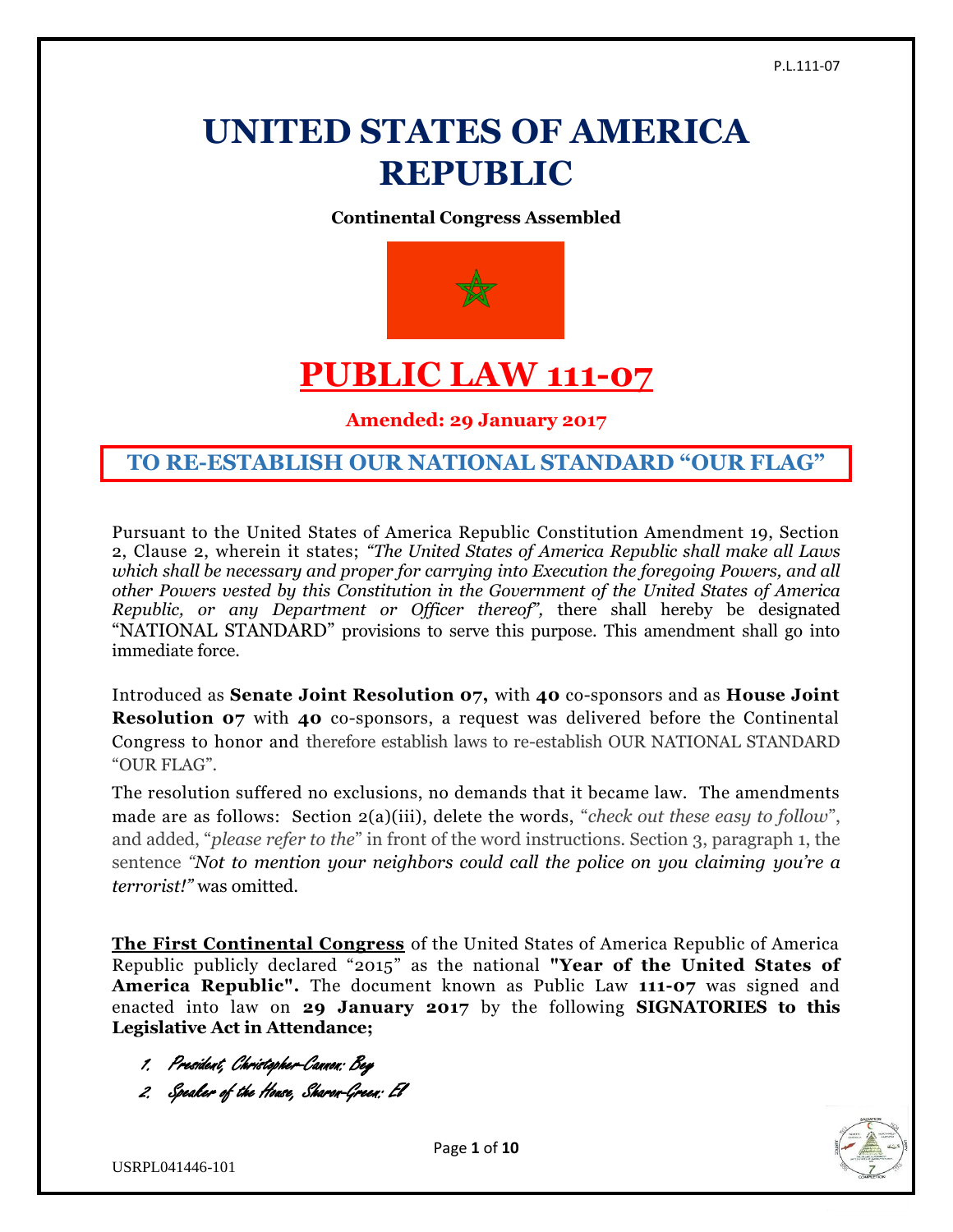#### P.L.111 -07

3. USAR Secretary of State, Ross Woody Jr,: Bey 4. USAR Attorney General, K-Charles: Bey 5. Assistant Governor, Georgia, Christopher Hill: Bey 6. Assistant Governor, Ohio, Anthony Hammond: Bey 7. Chief Justice, Romulus Dorsey: El 8. Foreign Affairs Minister, Rafael-Vazquez: El 9. Governor, California, G. Riller: El 10. Governor, Georgia, Mandel Williams: El 11. Governor, Louisiana, Eric Wannamaker: Bey 12. Governor, Maryland - Altie Archer: Bey 13. Governor, Missouri, Floyd-Harris: Bey 14. Governor, North Carolina, Nasir Ma'at: El 15. Governor, Ohio, Terry King: Bey 16. Governor, Virginia, Darnell Brown: Bey 17. Governor, Arizona, Dexter-Johnson: Bey 18. Lieutenant Gov. Ohio, Galen Carson: Bey 19. Lieutenant Gov. Virginia, Rich Wilson: Bey 20. Lieutenant Governor, Georgia, Timothy Jackson: El 21. Lieutenant Governor, North Carolina, Yisrael (Carol)-Murray: Bey 22. Public Minister, Linda Ann-Bashful: El 23. Public Minister, Maurice-Reynolds: Bey 24. Public Minister, William L.-Salter III,: Bey 25. Recorder of Deeds, Taiwuan-Smith: Bey 26. Representative, Colorado, Ajoa Nash-Conner: Bey 27. Secretary of State, California, Demeitric Mason: El 28. Secretary of State, Maureen Willis: Bey 29. Senator, Colorado, Kakuyon: El 30. Senator, Illinois, Clayton Ronald-Henderson: El 31. Senator, Michigan, George-Bond: Bey 32. Senator, North Carolina, Hope Ma'at El 33. Senator/Liaison – Georgia, Tara-Hill: Bey 34. Vicegerent Chief, Illinois, Saadiq: Bey 35. Vicegerent Commissioner, Leslie-Atkins: El 36. Vicegerent, Colorado, Evelyn-Gordon: Bey 37. Vicegerent, Georgia, Akil: Bey 38. Vicegerent, Michigan, Damon-Lewis: El



USRPL041446 -101

Page **2** of **10**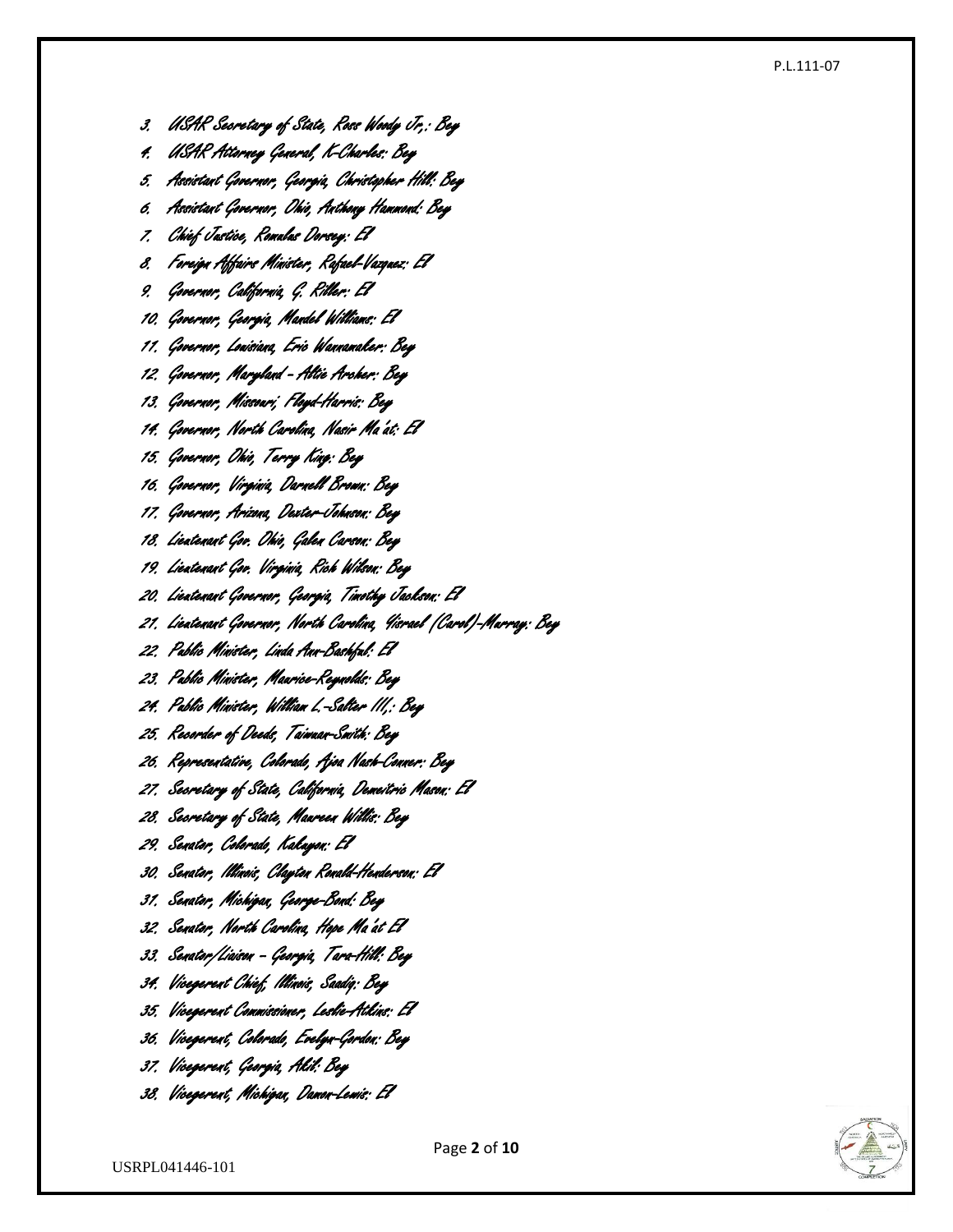39. Vicegerent, Ohio, Andwele-Montgomery: Bey 40. Vicegerent, Arizona, Jorge-Bravo: Bey

**General Congress Assembled, United States of America Republic of America Republic**

It reads as follows:

#### **PUBLIC LAW 111-07 on 29 January 2017**

#### **JOINT RESOLUTION**

#### **Authorizing and requesting the President**

**to proclaim and** establish provisions in accordance with the Constitution and Laws of the **United States of America Republic.**

**WHEREAS,** the United States of America Republic, being a perpetual corporation is an autonomous State government lawfully incorporated and chartered for the benefit and protection of "We The Moorish American People", by its Declaration, National Constitution and By-Laws, and aforementioned Articles;

**WHEREAS** the United States of America Republic's official language is the English language;

**WHEREAS** the Moorish American People have made a unique contribution in shaping the United States of America Republic as a distinctive and blessed nation of people and citizens;

**WHEREAS** the Moorish American People are a People of deeply-held religious convictions springing from the Holy Scriptures of the Holy Koran of the Moorish Science Temple of America and the Learning, Teachings and Truth of the Holy Prophet Noble Drew Ali. The Holy Prophet Noble Drew Ali led his People back to the Principles and standards of their ancient forefathers' Free National Principles and Standards;

**WHEREAS** the Principles of Love, Truth, Peace, Freedom and Justice inspired concepts of civil government that are contained in our Declaration of Independence and Constitution of the United States of America Republic;

**WHEREAS the Moorish American People,** are now in great comprehension that, as a Nation of People being Nationwide in scope to achieve peace as well as unity as a single harmonious Nation, there must be uniform Laws for the Nation. The **Constitution** and **Laws** of the **United States of America Republic are** "*the Rock on which our Republic rests";*

**WHEREAS** the history of our Nation clearly illustrates the value of a Nation to be able to create and pass its own Laws are beneficial to a Society to Enforce the Laws of the Nation. This is not to remove or change **The Moorish American People** from voluntarily applying and extending the learning, teachings and truth of the Holy Koran of the



USRPL041446-101

Page **3** of **10**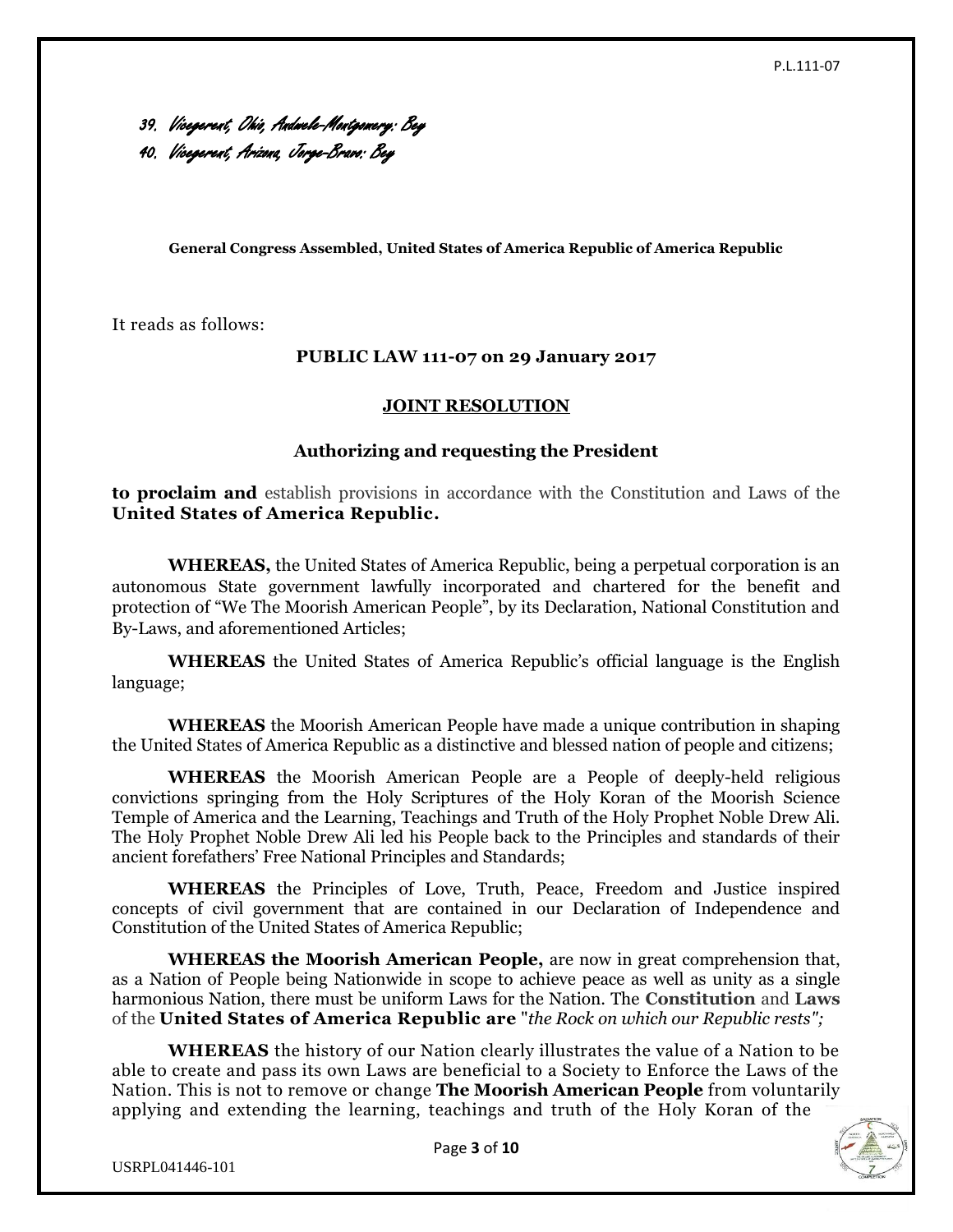Moorish Science Temple of America in the lives of individuals, families, or in their society as a nation of People;

**WHEREAS** this Nation now faces great challenges that will test this Nation as it has never been tested before; and

**WHEREAS** that renewing our knowledge of Law, Divine and National and having faith in Our Universal Creator through Holy Scriptures of the Holy Koran of the Moorish Science Temple of America, the Holy Bible and the Great Qu'ran of Mohammed as we honor all the divine Prophets Jesus, Mohammed, Buddha and Confucius. Therefore, the **Constitution and Laws of the United States of America Republic** and knowledge of the aforementioned Holy Scriptures can only strengthen our nation**.** I, President Christopher H- Cannon: Bey, therefore establish with the consent of the Continental Congress the provisions as the **Laws of the United States of America Republic**;

**NOW, [THEREFORE, be](http://therefore.be/)** it **Resolved** by the Continental Congress of the United States of America Republic in Continental Congress assembled, That the President is authorized and requested to designate the administration of said laws.

LEGISLATIVE HISTORY-**PL.111 Res.:07** CONGRESSIONAL RECORD, Vol. #**(2017):** **29 January 2017** considered and passed by the Continental Congress.



USRPL041446-101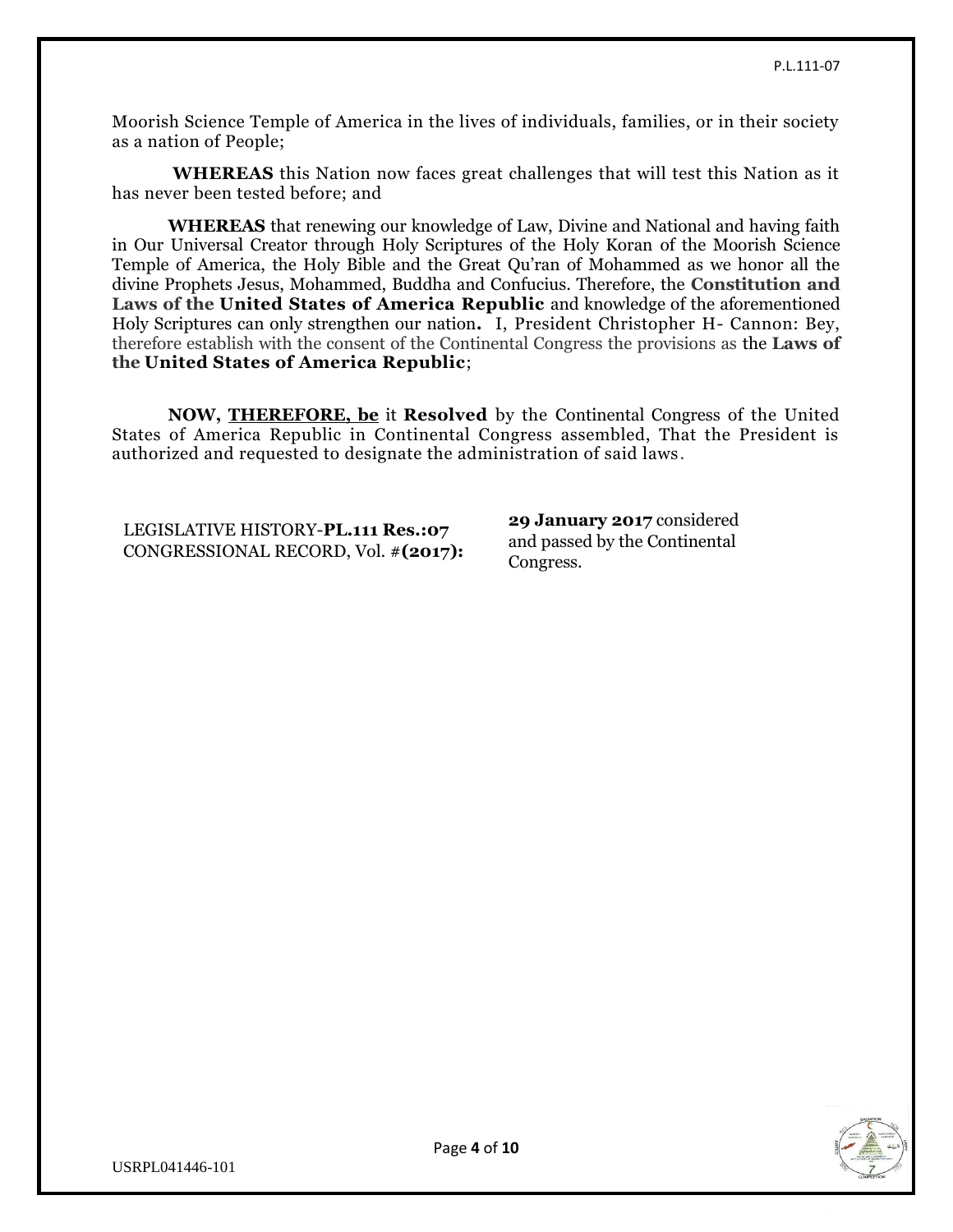# **PUBLIC LAW 111-07** TO RE-ESTABLISH OUR NATIONAL STANDARD "OUR FLAG"

| <b>Section No.</b> | <b>Description</b>                                                      |
|--------------------|-------------------------------------------------------------------------|
| <b>Section 1:</b>  | <b>Respect for Our Moorish American Flag</b>                            |
| <b>Section 2:</b>  | Do's And Don'ts Of American Flag Etiquette – Are You<br>Doing It Right? |
| <b>Section 3:</b>  | What To Do With A Damaged Flag                                          |
| Section 4:         | More Flag Rules To Honor The Moorish American Flag                      |



USRPL041446-101

Page **5** of **10**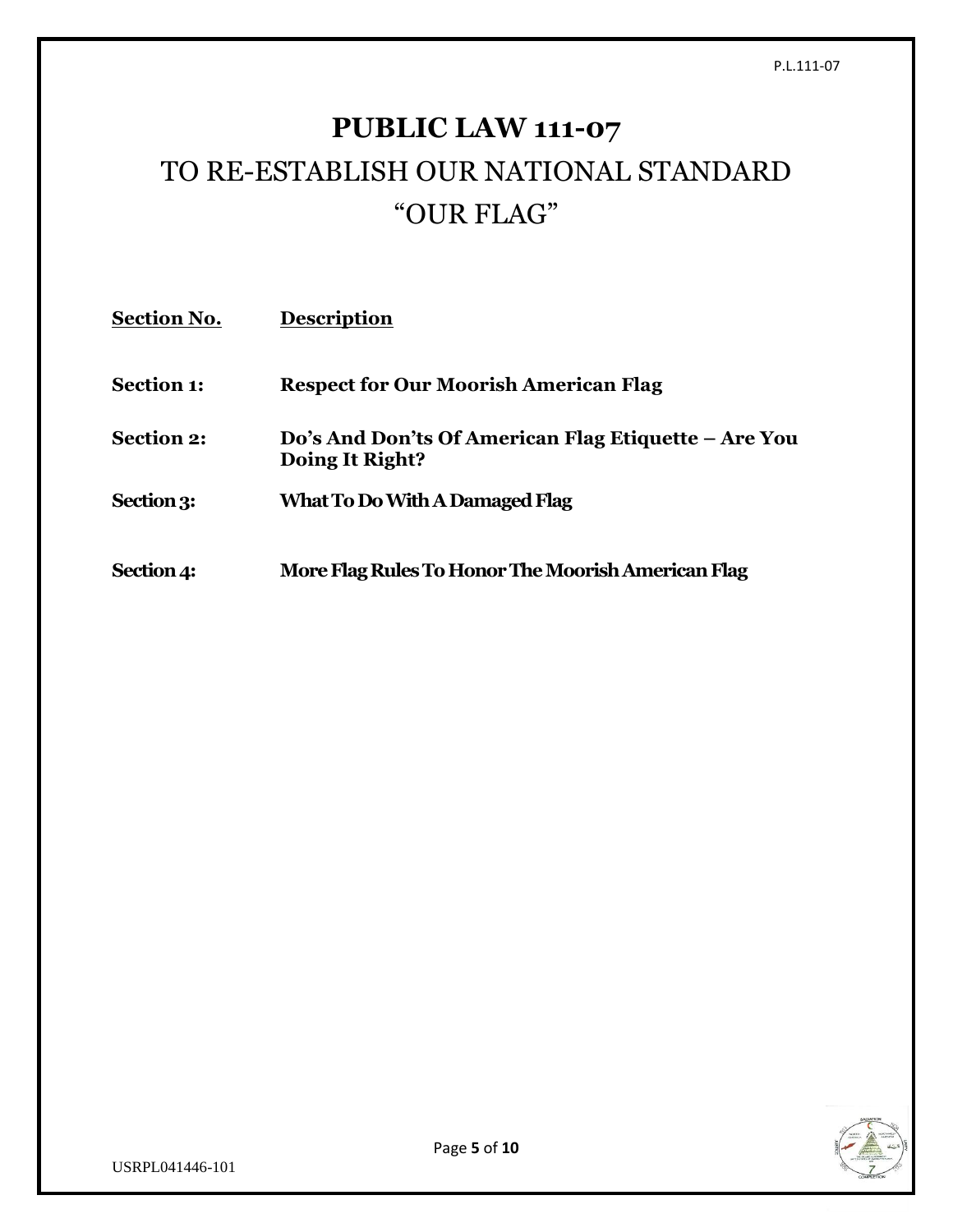# **PUBLIC LAW 111-07** TO RE-ESTABLISH OUR NATIONAL STANDARD "Our Flag"

## **SECTION 1: Respect for Our Moorish American Flag**

- **(a)** No disrespect should ever be shown to the Moorish American "national standard", (hereinafter referred to as "flag") of the United States of America Republic.
- **(b)** The flag should not be "dipped" to any person or thing. Regimental colors, State flags, and organization or institutional flags are to be "dipped" as a mark of honor. [To dip a [flag](https://en.wikipedia.org/wiki/Flag) that is being carried means to lower it by turning it forward from an upright position to  $45^{\circ}$  or horizontal. This is done as a sign of respect or deference. It is done by lowering to half-mast and returning to full mast position.]
- **(c)** The flag should never be displayed with the five-pointed green star down, except as a signal of dire distress in instances of extreme danger to life or property.
- **(d)** The flag should never touch anything beneath it, such as the ground, the floor, water, or merchandise.
- **(e)** The flag should never be carried flat or horizontally, but always aloft and free.
- **(f)** The flag should never be used as wearing apparel, bedding, or drapery. It should never be festooned<sup>1</sup>, drawn back, nor up, in folds, but always allowed to fall free. The green five pointed star should be centered if it is to be used for covering a speaker's desk, draping the front of the platform, and for decoration in general.
- **(g)** The flag should never be fastened, displayed, used, or stored in such a manner as to permit it to be easily torn, soiled, or damaged in any way.
- **(h)** The flag should never be used as a covering for a ceiling.

 $\overline{\phantom{a}}$ 

*<sup>1</sup>***:** a decorative chain or strip hanging between two points <walls decorated with *festoons* of flowers> *2***:** a carved, molded, or painted ornament representing a decorative chain <Around the mirror were carved *festoons* of grapevines.>



<sup>1.</sup> Definition of FESTOON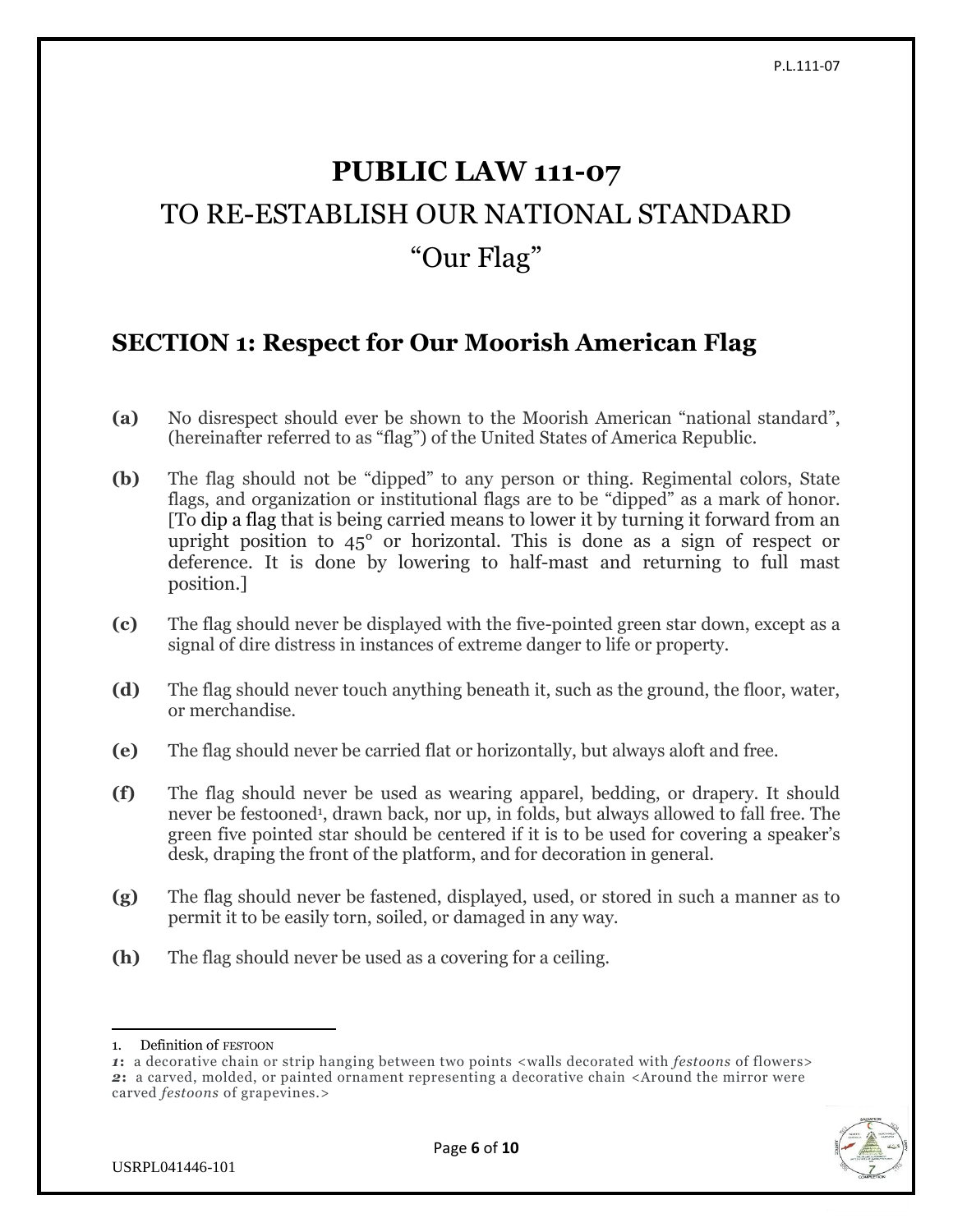- **(g)** The flag should never have placed upon it, nor on any part of it, nor attached to it any mark, insignia, letter, word, figure, design, picture, or drawing of any nature.
- **(h)** The flag should never be used as a receptacle for receiving, holding, carrying, or delivering anything.
- **(i)** The flag should never be used for advertising purposes in any manner whatsoever. It should not be embroidered on such articles as cushions or handkerchiefs and the like, printed or otherwise impressed on paper napkins or boxes or anything that is designed for temporary use and discard. Advertising signs should not be fastened to a staff or halyard from which the flag is flown.
- **(j)** No part of the flag should ever be used as a costume or athletic uniform. However, a flag patch may be affixed to the uniform of military personnel, firemen, policemen, and members of patriotic organizations. The flag represents a living country and is itself considered a living thing. Therefore, the lapel flag pin being a replica, should be worn on the left lapel near the heart.
- **(k)** The flag, when it is in such condition that it is no longer a fitting emblem for display, should be destroyed in a dignified way, preferably by burning.
- **(l)** Facing the flag, it shall always be flown to the left of any other flag. It shall always be flown higher than any other flag, or above any other flag.
- **(m)** Our flag is over ten thousand (10,000) years old, it is the flag of our ancestor's and is a part of our Divine as well as our National creed. The flag represents us as a Pure and Clean Nation of people with free national standards intact.
- **(n)** The five-pointed green star stands for our princples as a people: Love, Truth, Peace, Freedom and Justice.
- **(o)** The Moorish American Flag should always be displayed by Moorish Americans nation-wide outside their homes, temple, business, schools, cars, etc. on the Prophet's birthday. In his Honor, let it be a showing that we know who we are, who our Prophet is and who our ancestor's were.

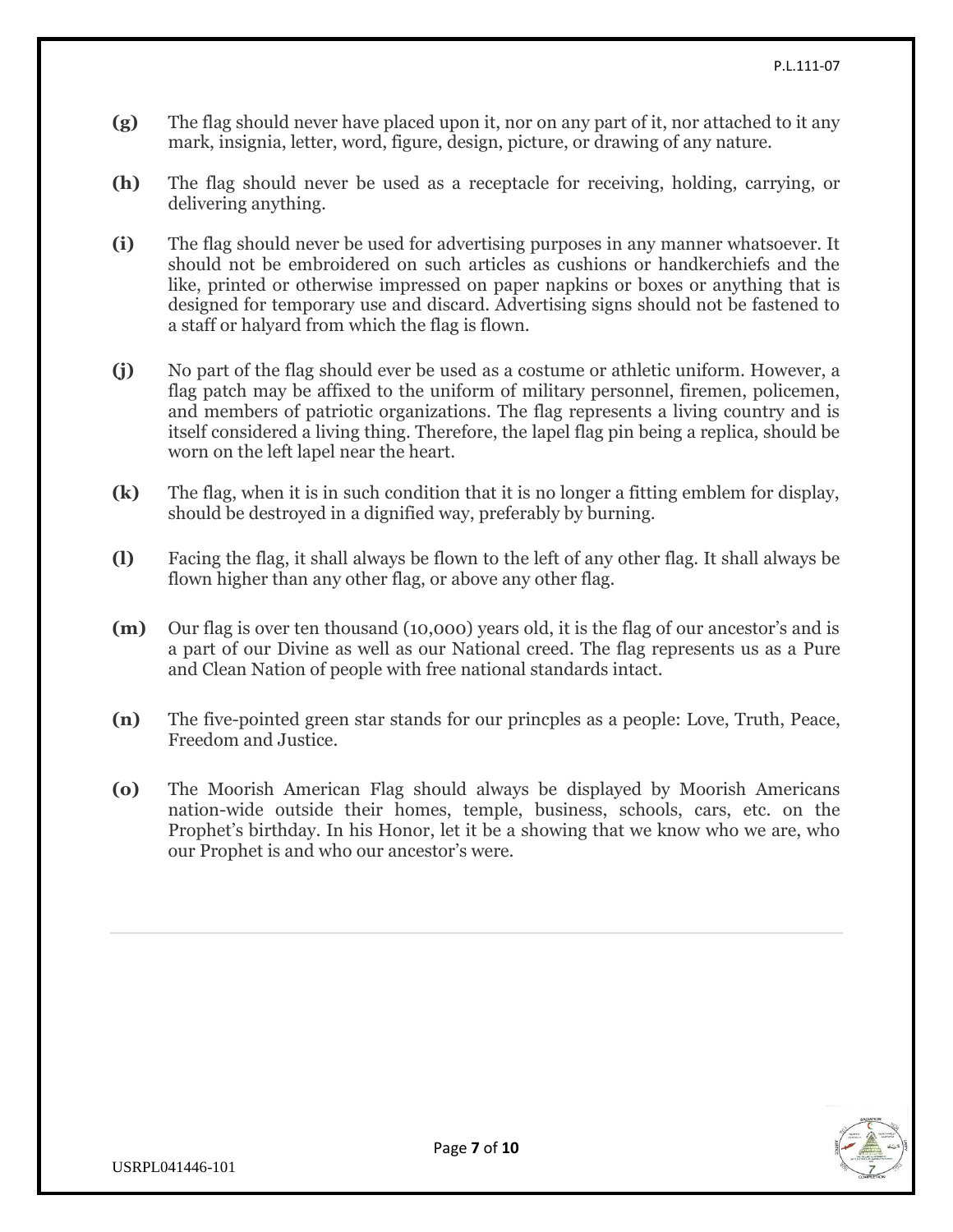## **SECTION 2: Do's And Don'ts Of Moorish American Flag Etiquette – Are You Doing It Right?**



#### **Moorish American flag etiquette, rules, and customs to respectfully display the flag.**

#### **(a) MOORISH AMERICAN FLAG ETIQUETTE: HOWTO HONORAND CARE FORA UNITEDSTATESOFAMERICAREPUBLICFLAG**

- i. You CAN leave your flag outside in bad weather IF it is an ALL-WEATHER flag, which means it was manufactured to withstand all weather types.
- ii. Always make sure your Moorish American flag does not touch the ground or anything under neath it and always handle your flag with respect.
- iii. There are special days when the flag is flown at half staff. For more information on half staff flying please refer to the instructions on the website [www.unitedstatesrepublic.info.](http://www.unitedstatesrepublic.info/)

### **(b) HOWTOPROPERLYDISPLAYAMOORISHAMERICANFLAG**

#### **HANGING A FLAG AGAINST A WALL**

You can hang your Moorish American flag against a wall either horizontally or vertically. If you choose to do this, make sure that the flag is displayed with the five-pointed green star apex pointed up. When displayed in a window, the five-pointed green star apex is

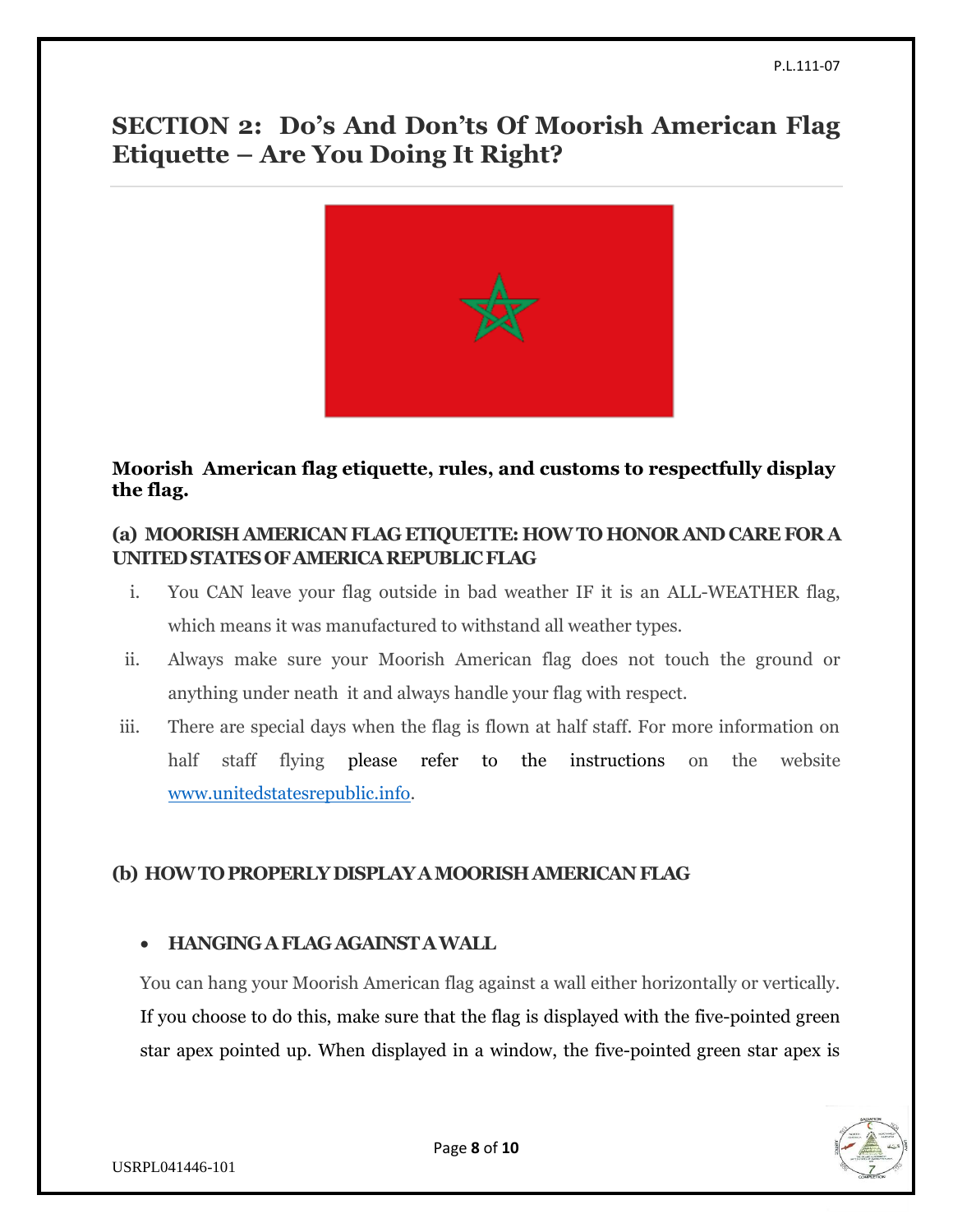pointing up when viewed.

### **HANGING A FLAG AT NIGHT**

The U.S.A.R. flag is to be displayed from sunrise to sunset. The Moorish American flag CAN be displayed outside overnight IF properly lighted.

### **HANGING THE MOORISH AMERICAN FLAG WITH OTHER FLAGS**

If you are displaying your Moorish American flag on the same pole as a state, city, municipality or organization flag, the Moorish American flag is always on the top. If using separate poles and you have a group these flags, the Moorish American flag is displayed at the highest point and at the center. If two (2) flags are being displayed on separate poles, they are at the same level, and the Moorish American flag is always at the place of honor to the observer's extreme left. The Moorish American flag is always hoisted first and lowered last.

In displaying your Moorish American flag with a flag of another country, they must be on separate poles at the same level. Flags should be approximately the same size. International usage forbids the display of one nation's flag over another during time of peace.

## **SECTION 3: What To Do With A Damaged Flag**

A Moorish American flag that is ruined beyond repair is to be destroyed in an honorable way, preferably by burning. It is NOT recommended to burn the flag in your own fire pit as dangerous chemicals can be emitted from burning flags. A better option is to contact your local Moorish American Legion, Moorish Scout Troop or Moabitess Scout Troop who will gladly take your flag for proper disposal.